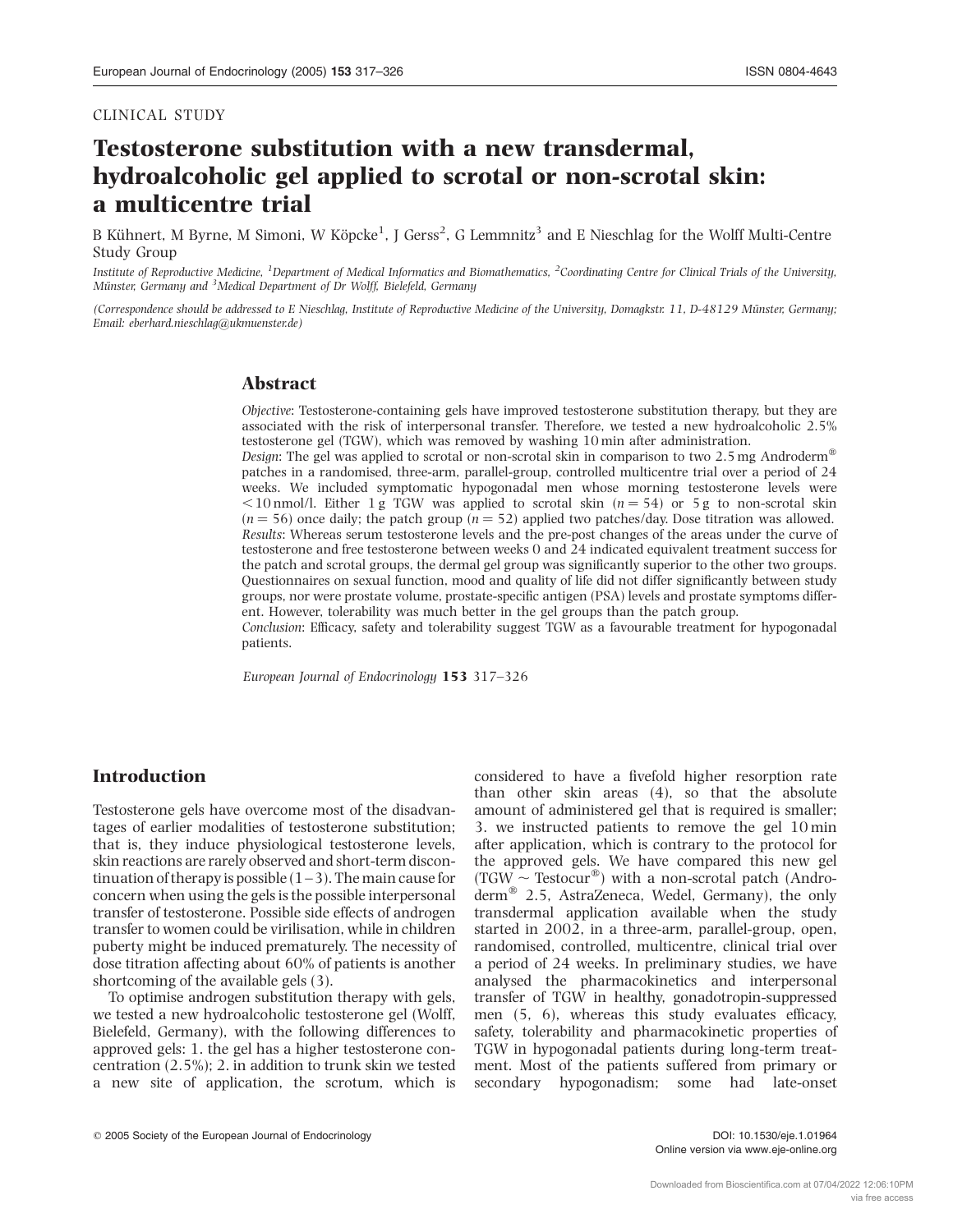hypogonadism. The primary efficacy parameter was the pre-post changes of the serum testosterone levels between visits at the start and the end of the study on the basis of the area under the curve (AUC).

# Subjects and methods

# Study design

We enrolled 162 hypogonadal men in 14 university clinics, comprising urology, dermatology and endocrinology outpatient clinics and one urology practice, all located in Germany. All patients were of Caucasian origin except for one Asian and two patients of other ethnic origin. All patients gave written informed consent. The study was approved by the local Ethics Committees of all 15 study centres and performed according to Good Clinical Practice (7).

We included patients with primary, secondary or late-onset hypogonadism aged over 18 years with symptoms of testosterone deficiency and a testosterone level below 10 nmol/l (before 1100 h). Patients who had been pretreated with testosterone underwent a washout period of 5 weeks before screening in the case of testosterone enanthate injections and 1 week in the case of oral or transdermal pretreatment. Exclusion criteria were severe acute or chronic illness, concomitant treatment with phenobarbital, relevant abnormalities in clinical chemistry, or haematology and body weight exceeding  $\pm 20\%$  of the normal body-mass index (BMI)  $(16-30 \text{ kg/m}^2)$ . Patients who met the inclusion criteria were assigned a randomisation number in ascending order. The randomisation took place according to the biometrician's internal randomisation SOP. A randomisation list was generated by block randomisation with a specified block size of six units. Block size was not quoted in the protocol and not revealed to the investigators. A randomisation protocol was kept for documentation.

Patients were assigned to one of three parallel arms: 1. a dermal testosterone gel arm ( $n = 56$ ), 2. a scrotal testosterone gel arm ( $n = 54$ ) and 3. a testosterone patch arm ( $n = 52$ ). The first group applied 5 g TGW, corresponding to 125 mg testosterone, to an area of non-scrotal skin, as hairless as possible, between 0700 and 0900 h. The gel was removed by washing 10 min after application. The dose could be decreased to 2.5 g per day or increased to 7.5 or 10 g per day after 4 or 8 weeks. The second group applied 1 g TGW, containing 25 mg testosterone as active ingredient, to the scrotum between 0700 and 0900 h. As with the first group, the gel had to be removed by washing 10 min after application. A dose adjustment was permitted at the discretion of the investigator after 4 or 8 weeks. The dose could be decreased to 1 g 1% TGW or increased to 2 or 2.5 g 2.5% TGW per day.

The third group comprised patients applying two patches of Androderm<sup>®</sup> at about 1000 h with a total

daily testosterone release of 5 g per day. The testosterone transdermal patches (TTP) were applied to nonscrotal hairless skin. In this group, a dose adjustment was possible to one or three patches per day at weeks 4 and 8. The drug adjustments for individual patients within each group was based upon their testosterone levels and clinical symptoms.

Patients were assessed at 2-weekly and, from week 4 onward, at 4-weekly intervals over a period of 24 weeks. At each consultation, blood pressure, pulse rate, concomitant medication, adverse events, compliance and tolerability were checked. Skin reactions were assessed by subjective scoring. Compliance was judged according to the number of used/unused gel packages and patches. At every visit, patients had to answer three questionnaires: 1. the Derogatis Questionnaire on sexual function (sexual cognition/fantasy, sexual arousal, sexual behaviour/experience, sexual drive/relationship, orgasm), 2. the Mood Disorder Questionnaire involving 24 questions on good mood, alertness and calmness) and 3. the International Prostate Symptoms Score questionnaire (IPSS). Blood was collected in the morning not later than 1100 h, about 2 h after gel application and 13 h after patch administration. Haematology, clinical chemistry and urine were analysed (at screening and at weeks 4, 12 and 24) in the local laboratories of the investigators, whereas serum for hormones, SHBG and prostatespecific antigen (PSA) determinations was stored at  $-20$  °C and transferred to the central laboratory (Institute of Reproductive Medicine of the University, Münster, Germany).

Testosterone levels were measured during the course and at the end of the study. For testosterone kinetics, performed at weeks 0, 4, 12 and 24, patients were assessed at 2-hourly intervals between 0800 and 1800 h and, optionally (except week 0, when it was obligatory), at 0800 h the following morning. Parallel to testosterone, dihydrotestosterone (DHT) levels were also measured along with kinetics in the scrotal group, whereas in the patch and the dermal group DHT levels were measured only once a day at time point 0; that is, just before the gel application or 13 h after patch application. In addition, DHT was measured 2 h after gel application in the dermal group on the kinetic day of week 24, so that the levels could be compared with preceding hormone analyses on non-kinetic days. When combined kinetics of testosterone and DHT were calculated, the 8 o'clock DHT levels (time point 0 of the kinetics) were added to the testosterone levels in the dermal and the patch groups.

Prostate volume was assessed by transrectal ultrasonography.

# Hormone determinations

LH, FSH, SHBG and PSA were determined by solid phase two-site fluoroimmunometric assay (IFMA),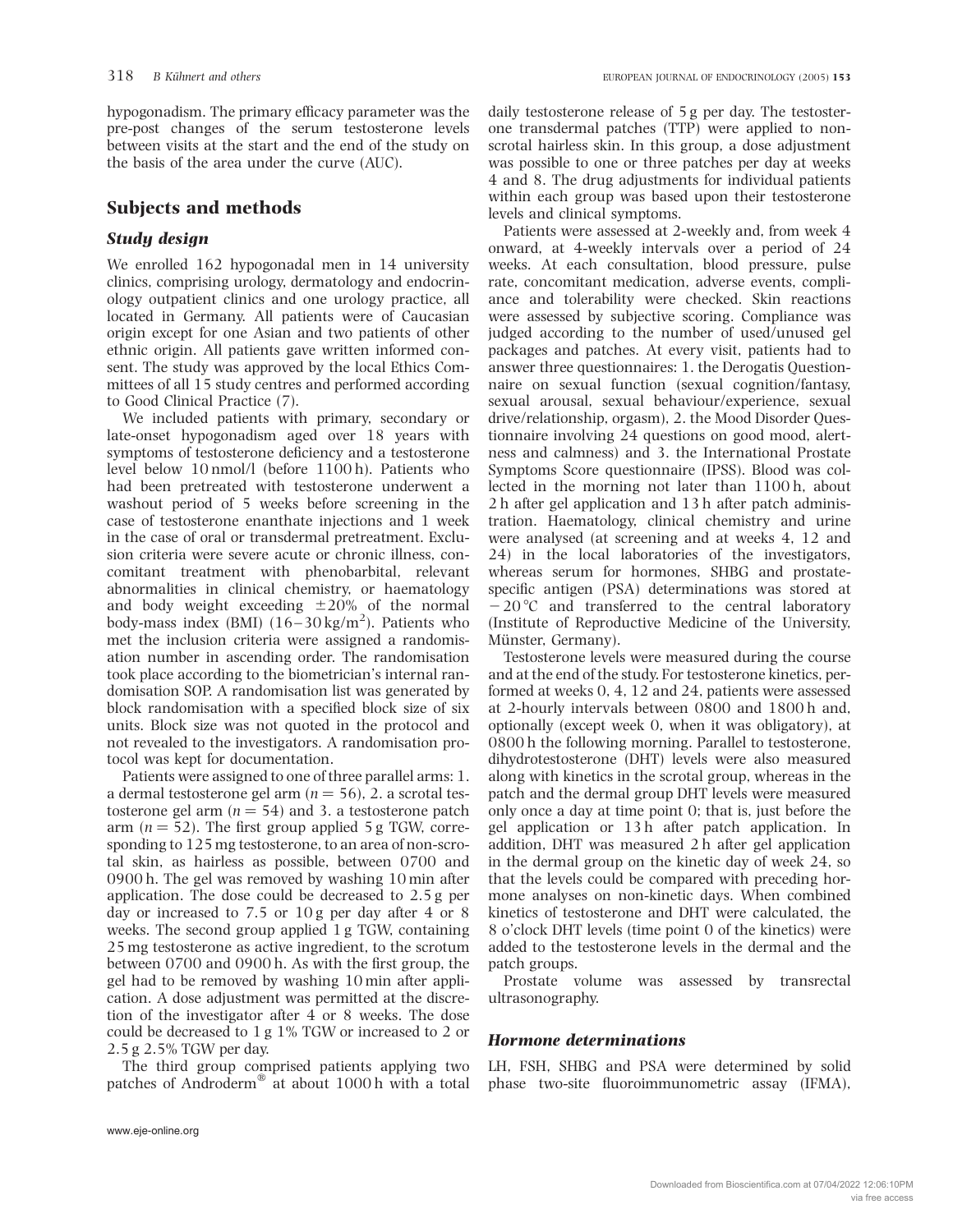testosterone (T) by an enzyme immunoassay (EIA), estradiol by solid-phase fluoroimmunoassay (FIA), and DHT by a radioimmunoassay (RIA) with extraction and an oxidation step. Further assay characteristics are provided in Table 1.

## Statistical analysis

Statistical analysis was performed according to the 'intention-to-treat-principle' (ITT); that is, all randomised patients who did not drop out before week 12 were analysed. Additionally, 'per protocol analysis' (PP) was performed and included all patients of the intention-to-treat-population without major deviations to the protocol. We created two different PP-populations (Fig. 1).

The basic variables of the randomised groups were checked for equal distribution with the Kruskal– Wallis test for continuous variables and for qualitative variables with the Fisher or chi-square test.

The primary efficacy parameter was the pre-post changes of the serum T level between week 0 and week 24 on the basis of the area under the curve (AUC). AUC was calculated at the kinetic days by the linear trapezoid method. An ANOVA F-test was performed to test for differences in (log-transformed) means between any of two treatment groups, and 95% simultaneous confidence intervals of log-transformed treatment contrasts between two treatment groups were calculated by the Scheffe method. Standardised confidence intervals were obtained by dividing 95% simultaneous confidence intervals by the estimated standard error of the respective parameter. If the standardised confidence interval between two treatments were within the range of equivalence  $[-0.7, 1.0]$ 0.7], both treatments were considered equivalent. Additionally, the P value was calculated. The average testosterone concentration  $(C_{ave})$  corresponds to the AUC divided by the time interval between the first and the last testosterone measurement. Efficacy parameters were assumed to be of log normal distribution. The log-transformed values were evaluated by a general linear model. All statistical tests were two-sided with an alpha-level of 0.05. When results were presented by box plots, they were created by the following

Table 1 Characteristics of the assays used in the study.

procedure: the box includes data from the 25th to the 75th percentiles; consequently, it contains the central 50% of data. The median of all data is marked within the box with a bar. Whiskers are drawn to the nearest value not beyond a standard span from the quartiles, the standard span being defined as 1.5 times (interquartile range). Points beyond the whiskers (outliers) are drawn individually.

Statistics were performed by the statistical software S-PLUS, Version 6.1 (Insightful Corp. Seattle, WA, USA) and SAS, Version 8.2 (SAS Institute, Cary, NC, USA).

## **Results**

#### Patient populations

The flow of patients through the study is shown in Fig.1. Baseline characteristics (group size, age, weight, height and BMI) were not significantly different between the three groups. The percentage of pretreated patients was higher in the gel groups than the patch group (Table 2). 72 of all randomised patients had primary hypogonadism, 45 had secondary hypogonadism and 56 patients were characterised as ageing men with late-onset hypogonadism. Eleven patients had lateonset hypogonadism combined with primary hypogonadism. Compliance was high in all three treatment groups with a mean of 94.9% and without significant differences between the groups.

# Drug adjustment

Dose adjustment resulted in a decreased dose of one patch/day and in an increased dose of 3 patches/day in six patients, respectively from week 8 onward in the TTP group, so that 76.9% of patients maintained their original dose of two patches per day.

In the scrotal group, 96.2% maintained their dose of 1 g/day and the dose was increased to 2 g/day or 2.5 g/day at week 4 in one patient respectively.

In the dermal group, dose adjustment resulted in a decreased dose of 2.5 g/d in three patients (5.3%) and in an increased dose of 7.5 or 10 g/day in 5 (8.9%) and seven (12.5%) patients, respectively, from week 8 onward.

| Assay (normal male reference range) | Least detectable<br>concentration | Within-assay<br>variability $(\%)$ | Between-assay<br>variability $(\%)$ |
|-------------------------------------|-----------------------------------|------------------------------------|-------------------------------------|
| Testosterone $(>12 \text{ nmol/l})$ | 0.69                              | 4.2                                | 12.5                                |
| DHT (0.12-1.97 nmol/l)              | 0.086                             | 4.4                                | 24                                  |
| $LH$ (2-10 U/I)                     | 0.13                              | 1.5                                | 8.2                                 |
| FSH (1-7 U/I)                       | 0.245                             | 1.8                                | 4.5                                 |
| Estradiol $(<$ 250 pmol/l)          | 12.5                              | 3.9                                | 6.0                                 |
| SHBG (11-71 nmol/l)                 | 6.25                              | 2.8                                | 7.8                                 |
| $PSA \ (< 4 \mu q/l)$               | 0.199                             | 1.4                                | 4.8                                 |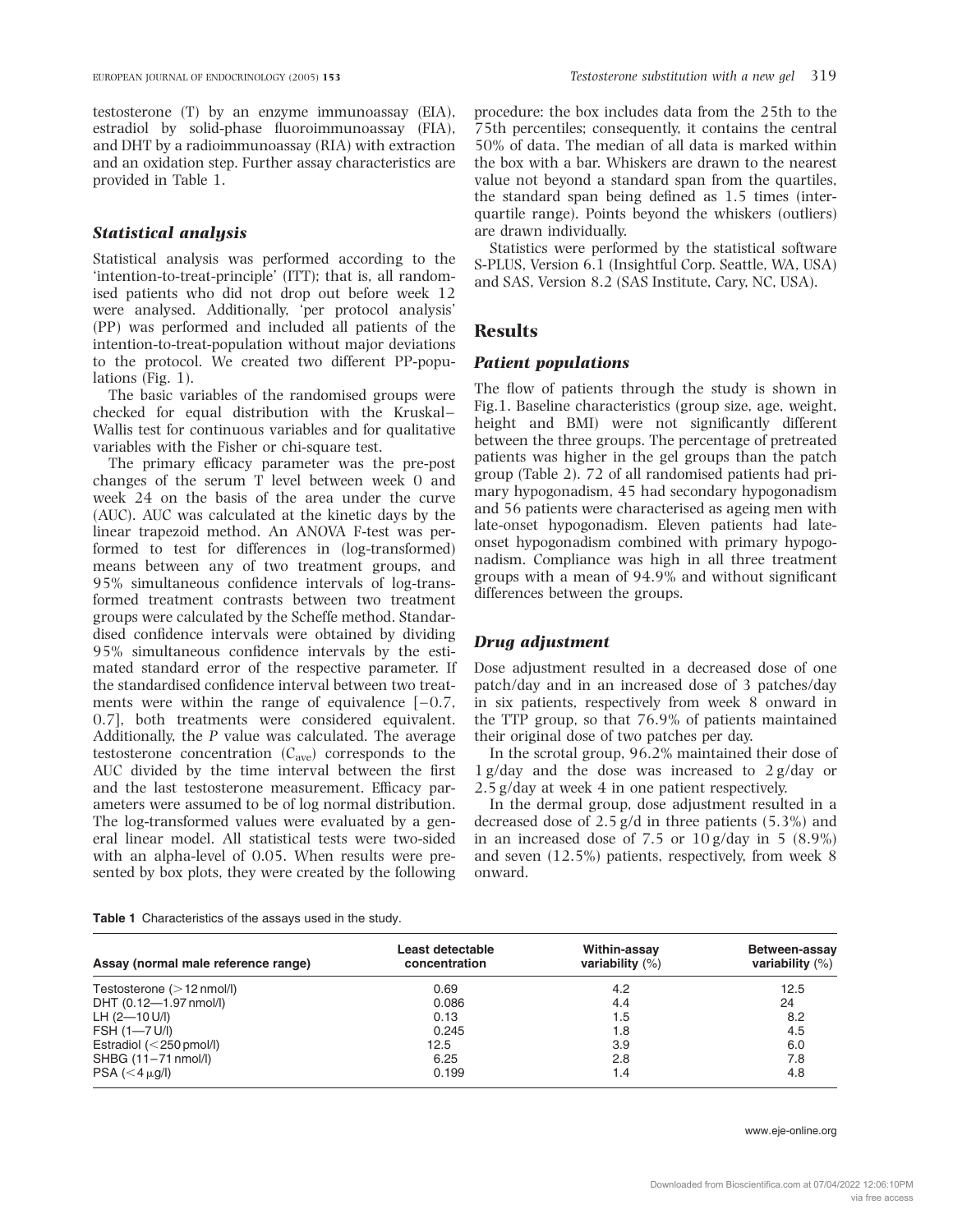|                                                                         | Assessed for eligibility: $N = 162$ patients |                                  |                                 | General<br>population                      |
|-------------------------------------------------------------------------|----------------------------------------------|----------------------------------|---------------------------------|--------------------------------------------|
| Exclusion of patients:                                                  | $\overline{\texttt{TTP}}$<br>$N_1 = 52$      | <b>TGW scrotal</b><br>$N_2 = 54$ | <b>TGW</b> dermal<br>$N_3 = 56$ | Safety<br>population<br>$(N=162)$          |
| BMI > 36                                                                | $n=3$                                        | $n = 0$                          | $n = 0$                         |                                            |
| Dropout before week 12                                                  | $n = 7(8)^{*}$                               | $n=1$                            | $n = 0$                         |                                            |
| Protocol deviations:                                                    | $N_1 = 42$                                   | $N_2 = 53$                       | $N_3 = 56$                      | <b>ITT</b><br>population<br>$(N=151)$      |
| (Integer) $BMI > 30$                                                    | $n = 6(9)^{*}$                               | $n=7$                            | $n = 8$                         |                                            |
| testosterone $> 10$ nmol/l                                              | $n = 0(1)^{*}$                               | $n = 0$                          | $n=1$                           |                                            |
| concom.med with anticoagulants                                          | $n = 0$                                      | $n = 0(1)^{n}$                   | $n=1$                           |                                            |
| (temporary) wrong treatment                                             | $n = 0$                                      | $n=3$                            | $n=2$                           |                                            |
| Further protocol deviations:                                            | $N_1 = 36$                                   | $N_2 = 43$                       | $N_3 = 44$                      | PP <sub>1</sub><br>population<br>$(N=123)$ |
| testosterone $\geq 12$ until week 8<br>(i.e. lacking treatment success) | $n = 6(9)$ *                                 | $n = 2(4)^{r}$                   | $n = 4(6)^{r}$                  |                                            |
|                                                                         | $N_1 = 30$                                   | $N_2 = 41$                       | $N_3 = 40$                      | PP <sub>2</sub><br>population<br>$(N=111)$ |

Figure 1 Disposition of patients. \*Values in parentheses show number of patients to be excluded, disregarding previous exclusions in the flowchart.

#### Testosterone/free testosterone

Testosterone kinetics at weeks 0, 12 and 24 are presented in Fig. 2. Similar results were seen for free testosterone at week 24 (data not shown). Two outliers (in the dermal and the patch group), who were already in the eugonadal range at the second morning of the first kinetic day (week 0), were probably related to premature application of the study drug. Median testosterone levels during the course of the study are provided in Fig. 3A.

The change of the C<sub>ave</sub> of testosterone and free testosterone between weeks 0 and 24 was significant in all three groups and revealed equivalent treatment success for the patch and scrotal gel groups, whereas the dermal gel group was significantly superior to the other two groups. This was true for the ITT as well as for the PP analysis, and the results were confirmed by the Scheffe method and the test of equivalence. One exception was found in the PP2 analysis of free testosterone, which showed lower treatment success for the scrotal group compared with the patch in the test of equivalence. However, the Scheffe test did not show a significant difference between both groups. Further pharmacokinetic parameters are listed in Table 3.

| <b>Table 2</b> Baseline characteristics of the study groups (ITT |  |
|------------------------------------------------------------------|--|
| population). Results are presented as median ± IQ-range.         |  |

| <b>Parameter</b>                                                                                              | Patch                                                                       | <b>Scrotal</b>                                                      | Dermal                                                                           |
|---------------------------------------------------------------------------------------------------------------|-----------------------------------------------------------------------------|---------------------------------------------------------------------|----------------------------------------------------------------------------------|
| Count<br>Age (years)<br>Height (cm)<br>Weight (kg)<br>BMI $(kq/m^2)$<br>Pretreatment with<br>testosterone (%) | 42<br>$53 + 16$<br>$177.5 \pm 13.5$<br>$83 + 17.25$<br>$26.2 \pm 2.9$<br>55 | 53<br>$50 + 21$<br>$180 + 7$<br>$90 + 17$<br>$28.4 \pm 4.1$<br>71.4 | 56<br>$52.5 \pm 22.5$<br>$179.5 \pm 10.3$<br>$85 + 18.3$<br>$26.2 \pm 5.2$<br>87 |
| $(P = 0.003)$                                                                                                 |                                                                             |                                                                     |                                                                                  |

# **DHT**

Median DHT levels (nmol/l $\pm$ IQ range), measured 2 h after gel application, are provided in Fig. 4. Median DHT levels at week 24 before gel application increased 6.25 times in the scrotal group  $(2.5\pm4.4)$  and 5 times in the dermal group  $(2\pm 3)$ , compared with week 0. Looking at the combined levels of testosterone and DHT, the kinetics at week 24 demonstrate that the patch and scrotal gel groups also matched the eugonadal range. The combined testosterone and DHT levels during the course of the study are provided in Fig. 3B. Furthermore, the change of the  $C_{\text{ave}}$  of the combined measurement of testosterone and DHT between weeks 0 and 24 revealed treatment success for scrotal and dermal gel groups significantly superior to the patch group and for the dermal group against the scrotal gel group, when the test of equivalence was used. However, the Scheffe method detected a significantly better treatment effect for only the dermal gel group compared with the patch group. Again, results were identical in the ITT and the PP analysis. Pharmacokinetic parameters of DHT in the scrotal group are summarised in Table 3.

#### Estradiol

Estradiol levels increased between weeks 0 and 4 and then remained within the normal range throughout the study without significant differences between groups (Fig. 5). SHGB (sex hormone binding globulin) did not change during the study in any of the groups.

#### **Gonadotropins**

Luteinising hormone (LH) and follicle-stimulating hormone (FSH) levels were suppressed in conjunction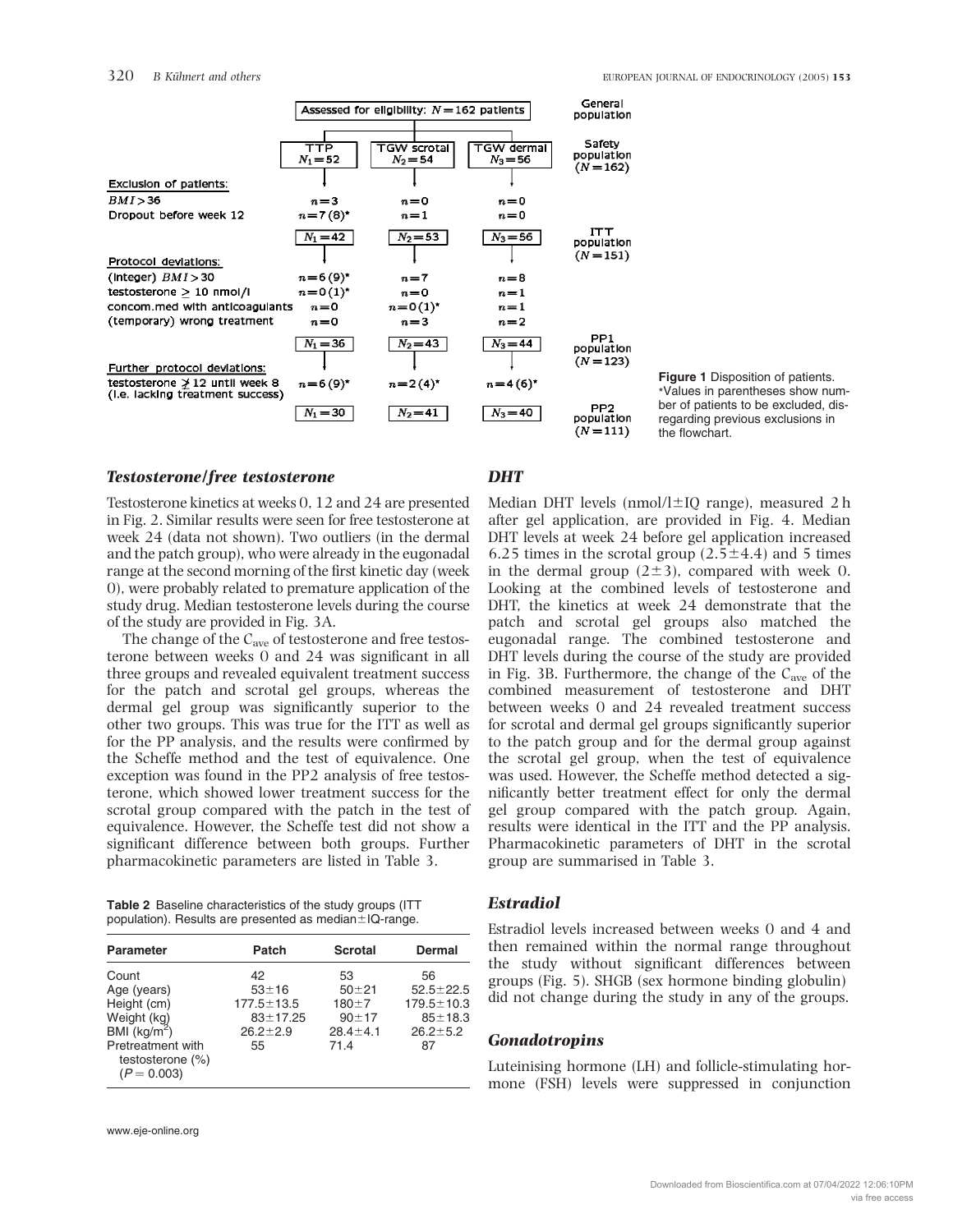

Figure 2 Median testosterone kinetics (ITT) in the dermal, scrotal and the patch groups at weeks 0 ( $\neg$ ), 12 ( $\neg$ ) and 24 ( $\neg$ ).

with therapy without significant differences between the groups (Fig. 6).

# Prostate volumes and PSA levels

Prostate volume did not show significant differences between the groups and remained constant throughout the study. PSA levels were slightly augmented between weeks 0 and 4 and then stayed consistently within the normal range. One patient from the scrotal group had slightly elevated PSA levels  $(4.6 \,\mu\text{g/l})$  at the beginning of the study, which increased to  $4.9 \mu g/l$  at the end of the study. Digital rectal examination and ultrasound of the patient did not indicate prostate cancer at patient follow-up. PSA levels were  $4 \mu g/l$ . Prostate volumes and PSA levels are shown in Fig. 7.

# Haematology, clinical chemistry and urinalysis

All haematological parameters remained within the normal range throughout the study without differences between groups and without significant trends. However, when we analysed those patients who had not been pretreated with testosterone, haemoglobin, haematocrit and erythrocytes increased significantly within the normal range in all treatment groups. These parameters remained constant in patients of the scrotal and dermal gel groups who had been pretreated, whereas pretreated patients of the patch group revealed a significant decrease in haemoglobin levels within the normal range. All median levels of clinical chemistry and urinalysis remained within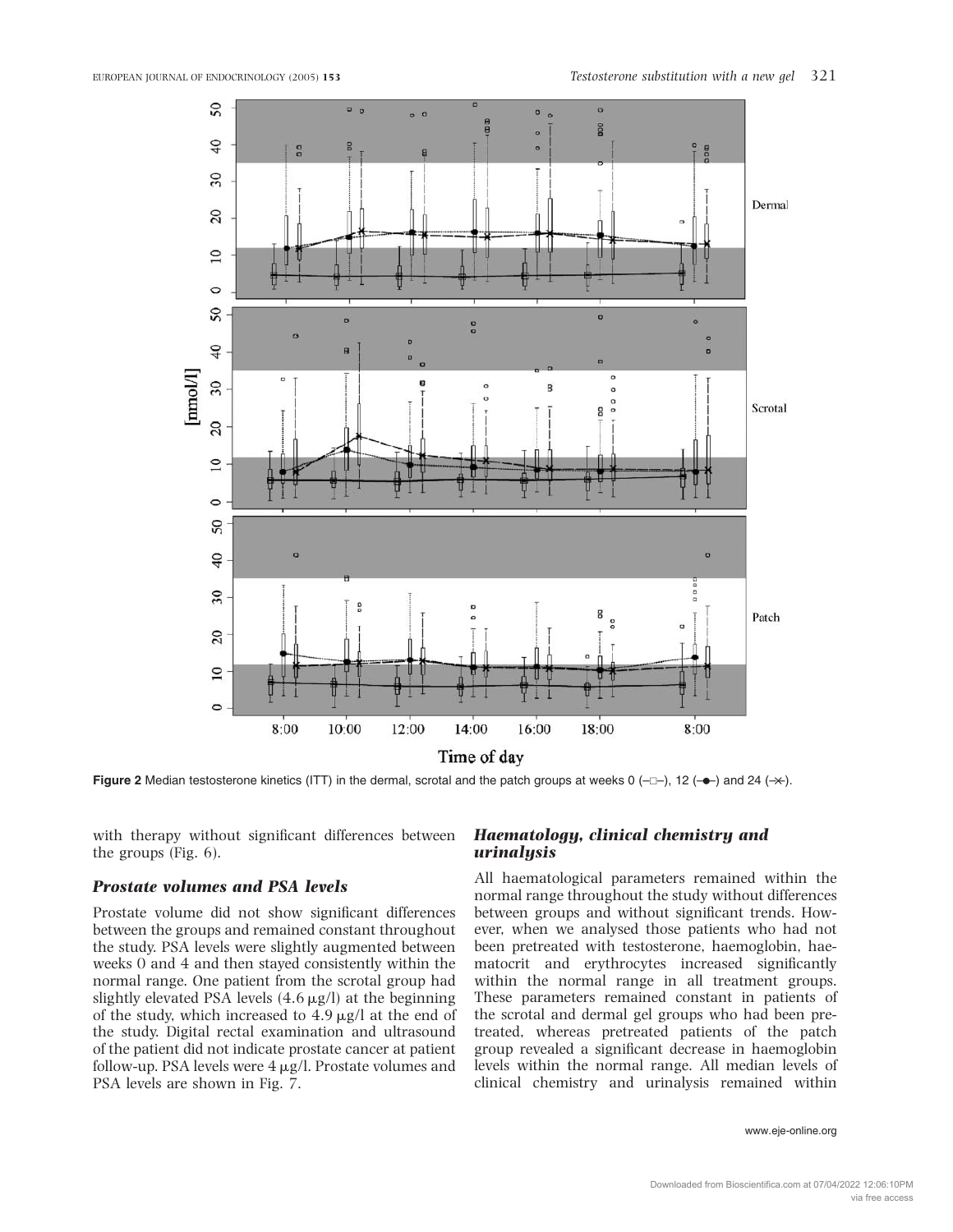

Figure 3 Median testosterone levels (A) and median testosterone (T) plus DHT levels (ITT) (B), measured at 1000 h, at weeks 0–24 in the dermal  $(-\Box -)$ , scrotal  $(-\rightarrow)$  and patch groups  $(\rightarrow)$ .

Table 3 Pharmacokinetic parameters of T, free T and DHT at week 24 (Median±IQ-range). Parameters of the patch group are given in italics, as the patch was applied about 10 hours before the start of the kinetics.

|                   | $C_{ave}$         | $C_{\min}$        | $C_{\rm max}$     | ≀max            |
|-------------------|-------------------|-------------------|-------------------|-----------------|
| Testosterone      | (mmol/l)          | (nmol/l)          | (mmol/l)          | (h)             |
| Patch             | $11.0 \pm 4.3$    | 8.1 $\pm$ 4.3     | $15.7 \pm 6.9$    | $15 \pm 9.1$    |
| Scrotal gel       | $10.46 \pm 7.9$   | $5.86 \pm 5.0$    | $19.71 \pm 17.0$  | $2.5 \pm 23.2$  |
| Dermal gel        | $14.76 \pm 10.1$  | $9.34 \pm 6.3$    | $21.28 \pm 18.6$  | $8\pm 6.0$      |
| Free testosterone | (pmol/l)          | (pmol/l)          | (pmol/l)          | (h)             |
| Patch             | $284.8 \pm 120.9$ | $178.7 \pm 94.8$  | $379.1 \pm 185.1$ | $14.5 \pm 18.7$ |
| Scrotal gel       | $253.4 \pm 160.3$ | $110.2 \pm 114.4$ | 467.9±415.7       | $2.5 \pm 23.2$  |
| Dermal gel        | $312.7 \pm 369.7$ | 189.2 ± 147.3     | $442.4 \pm 676.8$ | $8 + 5.9$       |
| DHT               | (mmol/l)          | (nmol/l)          | (mmol/l)          | (h)             |
| Scrotal gel       | $3.9 + 2.9$       | $1.4 \pm 2.8$     | $6.4 + 3$         | $2.4 \pm 6.1$   |



Figure 4 Median DHT levels in the patch, scrotal and dermal groups at weeks 0-24 (W00-24). At weeks 4 and 12, DHT levels were measured before gel application in the dermal group; otherwise, they were determined 2 h after gel application or 8–10 h after patch application.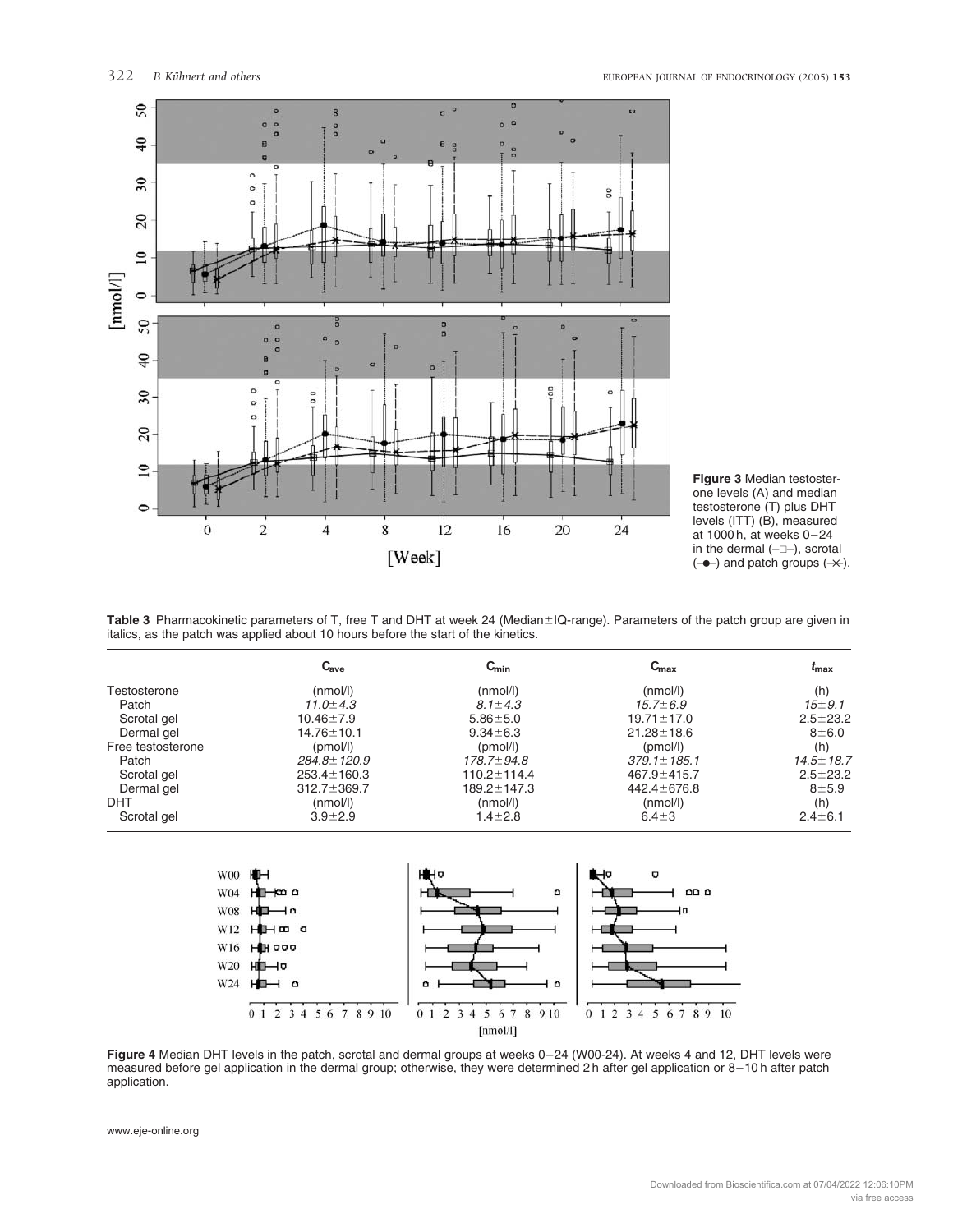



normal ranges and were not significantly different between the three treatment groups.

# **Ouestionnaires**

The patch and the dermal gel groups showed a statistically significant improvement in all three categories of the Mood Disorder Questionnaire (good mood, alertness and calmness), whereas the improvement reached statistical significance only in the subcategory of alertness for the scrotal gel group. The results at week 24 were not significantly different between the three treatment groups.

With regard to the total score of the Derogatis Questionnaire, there were also no significant differences between the three groups or obvious trends during the course of the study. However, focusing on the subcategories, there was a significantly positive trend in all three treatment groups related to orgasm and sexual drive/relationship. Both sexual arousal and sexual behaviour/experience showed a significantly positive trend in the dermal gel and the latter also in the patch group.

When we analysed patients under 60 years of age  $(n = 110)$ , we also found a significant improvement in sexual cognition/fantasy in the dermal gel group. In the subcategory of sexual arousal, there was a significantly higher median score  $(\pm 10 \text{ range})$  at weeks 20 and 24 in the dermal group  $(17.5\pm7.5)$  than the patch  $(14\pm11)$  or the scrotal gel group  $(13\pm10.5)$ . IPSS score as well as quality of life score did not show noticeable differences between treatment groups, and no temporal trends of change were observed in the course of the study.

Figure 5 Estradiol levels in the patch, scrotal and dermal groups at weeks 0–24 (W00-24).

## Tolerability, adverse events and dropouts

Tolerability was significantly better in both gel groups than the patch group at every visit, judged by patients and physicians ( $P<0.01$ ). In the gel groups, tolerability was assessed as 'very good' or 'good ' in more than 92% of the patients, but in only 53.5% in the patch group. At weeks 20 and 24, none of the patients in the gel groups assessed tolerability as 'very poor' or 'poor', in contrast to14-16% of the TTP group. The incidence of adverse events and severe adverse events not causally



Figure 6 LH (a) and FSH (b) levels in the patch, scrotal and dermal groups at weeks 0–24 (W00-24).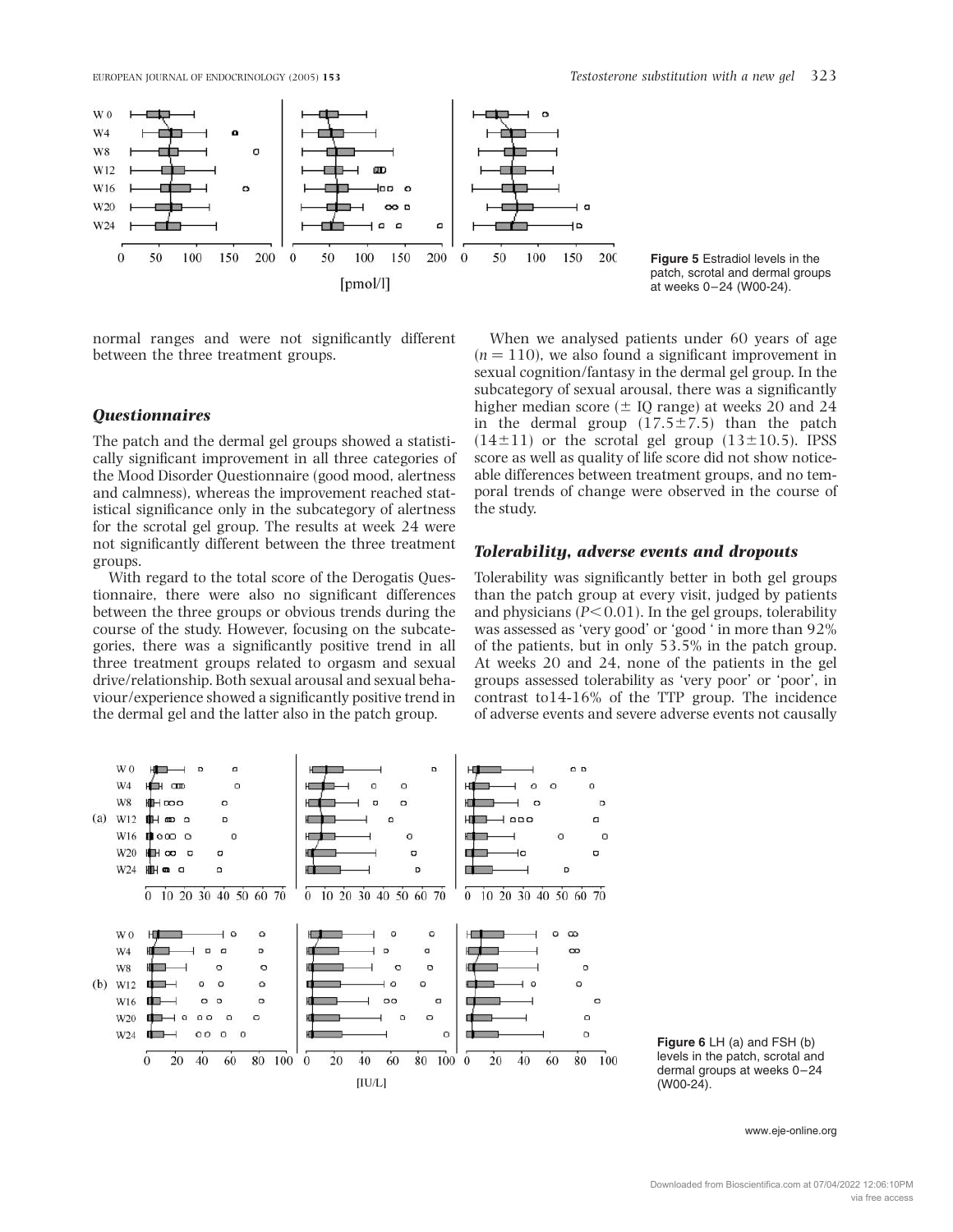

Figure 7 PSA levels (a) and prostate volume (b) in the patch, scrotal and dermal groups at weeks 0–24 (W00-24).

related to the medication did not differ significantly between groups.

Significantly more skin reactions at the administration site were observed in the TTP group (13 patients) than in the scrotal or the dermal groups (two patients respectively) (one-sided U test;  $P<0.01$ ). Six patients of the TTP group dropped out due to skin reactions, while no patient dropped out in either of the other groups for this reason. In the case of the patch application site, irritant reactions, erythema or pruritus were described. In the scrotal gel group, one patient also complained of pruritus after gel application and another of burning at the application site. One patient in the dermal group reported dryness at the application site, and another observed erythema when he did not remove the gel and perspired at the same time. These reactions disappeared spontaneously.

# **Discussion**

For testosterone gels clinically available to date, an absorption rate of about 10% is assumed so that a large volume of gel remains on the surface of the skin after application (8, 9). Even 12 h after application of one of these gels by the male subject (8, 9), a significant increase in testosterone levels in women was demonstrated when the couples had vigorous skin contact. The increase was the same when the rubbing experiments were performed 4 h after gel application and the women showered directly after the rubbing activity (9). Consequently, after application of these gels, patients are requested to avoid skin contact with partners or children or to cover the application sites with clothing after the gel has dried to prevent interpersonal transfer. They should also avoid showering or swimming for several hours to guarantee the assumed resorption. For TGW, the gel analysed in this study, it was previously shown that 49.7% of the gel remains on the skin up to 8 h after application. The amount is reduced to 9.1% when the skin is washed and dried after application. The same study showed no risk of interpersonal transfer after removal of the gel (6). Simultaneously, it was also shown that intensive skin contact 10 min after application does not increase testosterone levels of the recipient, even without a washing procedure. After 10 min, the alcohol, a gel ingredient serving as enhancer for transdermal permeation, evaporates. Preliminary studies had demonstrated that the removal of TGW 10 min after application resulted in sufficient testosterone serum levels in gonadotrophin-suppressed normal men after scrotal or non-scrotal application (6).

Other gel studies cited above come to different conclusions about the risk of transfer, as 1. they analysed the transfer to women and not to gonadotropinsuppressed men; 2. skin contact was 5 min longer than in the previous TGW study; or 3. the composition of the gels causes different resorption rates. However, as considerable amounts of gel remain on the skin and could be transferred to and theoretically absorbed by another person, its removal by washing would further minimise the risk of transfer. For approved gels, efficacy and safety have not as yet been tested in respect of short-term administration of the gel followed by its removal.

In the present study, the dermal gel group proved to be not only equivalent to the patch group at week 24 but even better. This was true for free and total testosterone as well as combined testosterone and DHT, and in different study populations (ITT and PP). The scrotal gel group was equivalent to the patch group with regard to testosterone and when the combined levels of testosterone and DHT were analysed, it proved to be more effective than the patch group in the test of equivalence. As the patches were applied in the evening, according to the instructions of the company, the kinetics of this group do not include the first few hours after application. Consequently, the  $t_{\text{max}}$  values differ from other reports, that is, 8.1 h vs.12 h in our study, and the hormone parameters may have been underestimated. This is a limiting factor in our study design, when kinetic parameters of the different treatment groups are compared.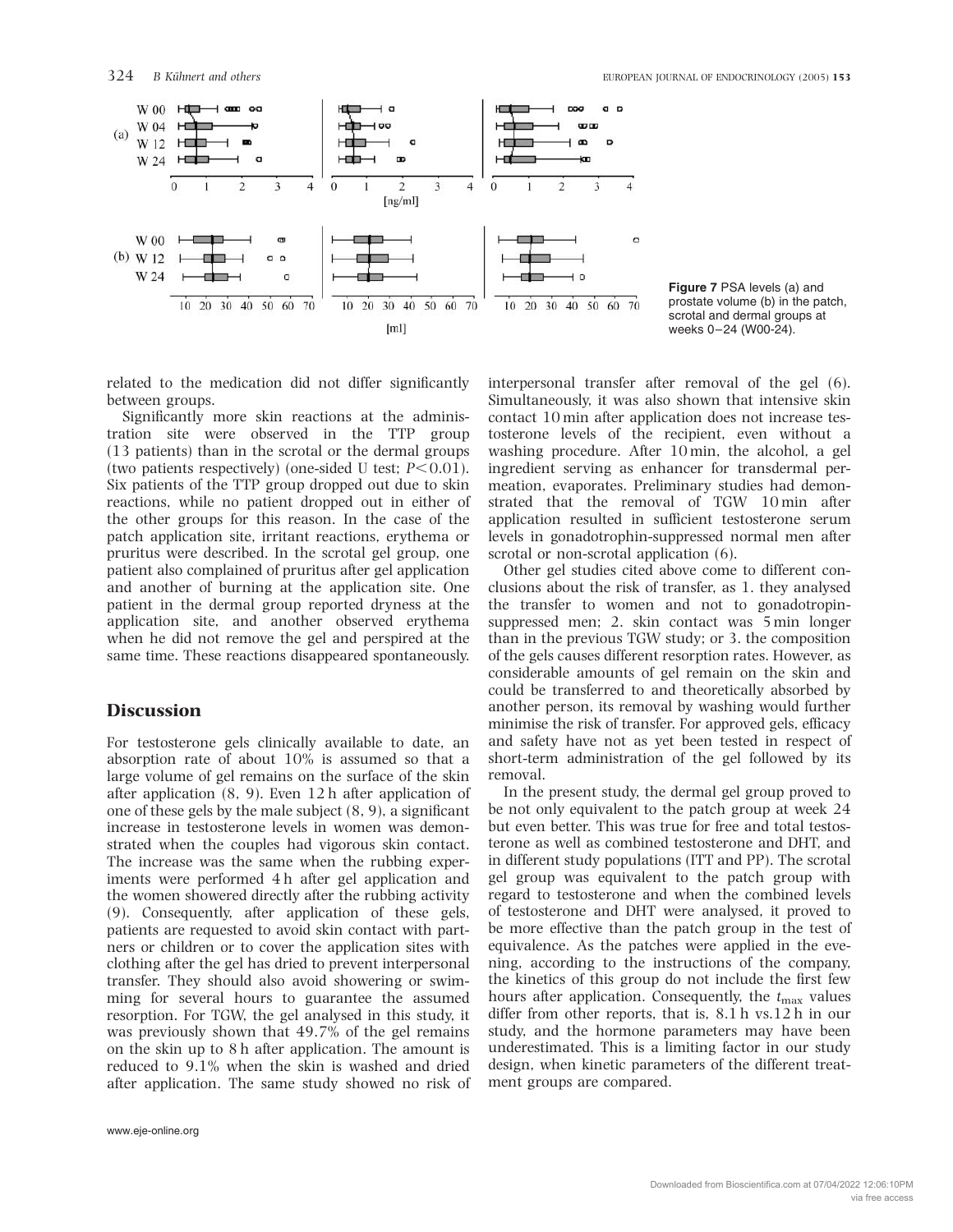There are, however, several more important clinical parameters to compare efficacy. In the Mood Disorder Questionnaire, the Quality of Life score and the Derogatis Questionnaire, there were no significant differences between the three treatment groups, indicating that the gel is as efficient as the patch. When a subgroup analysis was performed and only patients under 60 years of age were included, the dermal group performed even better in the subcategory of sexual arousal. The trends for improvement reflected in both the Mood Disorder Questionnaire and the Derogatis Questionnaire were small, and this might be related to a high percentage of pretreated patients and a relative short wash-out period, compared with other studies. Swerdloff et al. (10) had a withdrawal period of 6 weeks after injection therapy and 4 weeks with oral or transdermal treatment.

TGW is as safe as the patch, which was supported by PSA levels, prostate volumes, IPSS, haematology and clinical chemistry. However, significant differences between the groups were observed with regard to tolerability. The poor tolerability of the patch is caused by a high rate of skin reactions, which is also reflected by a high dropout rate in this group. In contrast, none of the patients in the gel groups complained about persisting skin reactions or discontinued the study because of skin reactions.

This is the first study dealing with application of a testosterone-containing gel to the scrotum. Because of the fivefold higher resorption rate of the scrotum, we used a fivefold lower dose than in the non-scrotal arm. Clinically, patients were well adjusted despite this low dose, which is reflected by the very low rate of drug adjustment. In contrast to the scrotal patches available formerly, clipping scrotal hair is not necessary when using the scrotal gel.

As there is a high concentration of  $5\alpha$ -reductase in scrotal skin, we determined DHT kinetics in the scrotal gel group to assess the full androgen spectrum. DHT levels at week 24, analysed before gel application in the morning, were in the supraphysiological range in both the dermal and the scrotal gel group, with a higher increase in the scrotal group. The fivefold increase in the dermal group is comparable to that found in a pharmacokinetic analysis of 100 mg AndroGel applied to non-scrotal skin (10). Surprisingly, we found similar DHT levels in the dermal and scrotal gel group at week 24 when we analysed the levels 2 h after gel application. Other gel studies have also shown that DHT levels increase more after gel application than after application of the (non-scrotal) patch. This may be caused by the fact that  $5\alpha$ -reductase is also detectable in all skin types, and the larger the area covered by the gel, the higher the conversion rate of testosterone to DHT.

As DHT is implicated in the development of BPH and prostate cancer, high DHT blood levels might be regarded undesirable. Clinical studies with scrotal testosterone patches provide a long-term outcome with high DHT blood levels over a period of several years that do not indicate any risk of prostatic hyperplasia or cancer, although they involve only a small number of patients (11). Furthermore, three DHT gel studies did not report any increase in PSA levels, prostate volume or symptoms  $(12-14)$ . However, these are short-term studies over 3 or 6 months. In one study, even a 15% decrease of prostate volume was detected (15), and this is possibly due to the following mechanism: DHT suppresses LH and FSH levels and thereby also testosterone and the aromatisation of testosterone to estradiol, which is involved in the development of benign prostatic hyperplasia (BPH) (15). Additionally, an endocrine autonomy of the prostate (16), resulting in higher intraprostatic DHT levels than serum DHT levels and higher intraprostatic DHT levels than intraprostatic testosterone levels, may be responsible for the missing growth effect of external DHT on the prostate. In the light of these data, we do not see a cause for concern in respect of the elevated DHT serum levels detected in this study. Nevertheless, a tight follow-up of PSA levels and digital rectal examination of prostates in patients treated with the testosterone gel remains mandatory  $(17)$ .

DHT has been suggested as sole treatment for hypogonadism  $(12-14)$ . In contrast to this monotherapy, testosterone gel has the advantage that not only DHT but also testosterone and estradiol, another testosterone metabolite, are elevated in blood. Normal estrogen levels are a prerequisite for maintaining normal bone density.

In summary, the study shows that the scrotal application of TGW is as effective and safe as the patch, whereas dermal application of TGW is superior to the patch and scrotal gel application. Both modes of gel application guarantee better tolerability than the patch and, in comparison to other gels on the market, provide higher flexibility and lower chance of interpersonal transfer, due to the early removal of the gel.

# Acknowledgements

The Wolff Multi-Centre Study Group includes: H-U Eickenberg, Franziskus Hospital Bielefeld; J Brüning, University of Cologne; G Haidl, T Hagemann, University of Bonn; F Dessel, A Matuszczyk, K Mann, University of Essen; H M Behre, University of Halle; J Jakobeit, H M Schulte, Endokrinologikum Hamburg; E Leifke, G Brabant, University of Hannover; A Kastein, S Lenk, University of Berlin; A Krisp, W Krause, University of Marburg; C Hagel, urologist in Nürnberg; K Reschke, H Lehnert, University of Magdeburg; U Van der Haegen, K-H Usadel, University of Frankfurt/Main; H J Glander, U Paasch, H Janus, University of Leipzig; A Recker, H-C Schuppe, W-B Schill, University of Giessen.

The technical assistance of S. Müller-Röhr (Wolff, Bielefeld), S Borchert and J Esselmann (Institute of Reproductive Medicine, Münster) is gratefully